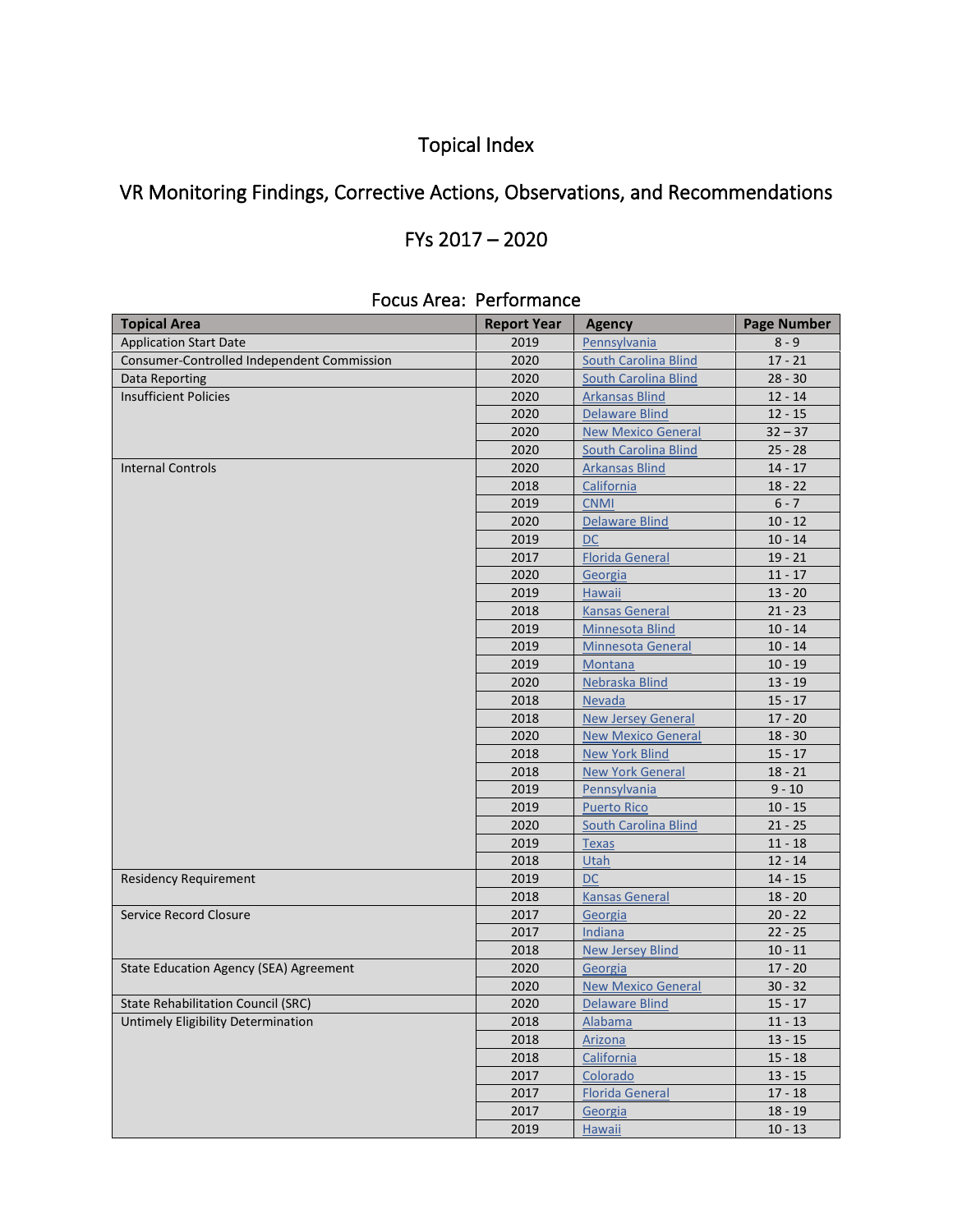| <b>Topical Area</b>                               | <b>Report Year</b> | <b>Agency</b>                 | <b>Page Number</b> |
|---------------------------------------------------|--------------------|-------------------------------|--------------------|
|                                                   | 2017               | Indiana                       | $19 - 20$          |
|                                                   | 2018               | Louisiana                     | $13 - 15$          |
|                                                   | 2017               | <b>Maine General</b>          | $14 - 15$          |
|                                                   | 2017               | <b>Maine Blind</b>            | $13 - 14$          |
|                                                   | 2017               | <b>Massachusetts General</b>  | $13 - 15$          |
|                                                   | 2017               | <b>Massachusetts General</b>  | $13 - 15$          |
| Untimely Eligibility Determination (continued)    | 2017               | <b>Michigan Blind</b>         | $14 - 15$          |
|                                                   | 2017               | <b>Michigan General</b>       | $12 - 14$          |
|                                                   | 2019               | Montana                       | $9 - 10$           |
|                                                   | 2018               | <b>New Jersey Blind</b>       | $9 - 10$           |
|                                                   | 2018               | <b>New Jersey General</b>     | $14 - 16$          |
|                                                   | 2018               | <b>New York General</b>       | $15 - 16$          |
|                                                   | 2018               | <b>North Carolina General</b> | $13 - 14$          |
|                                                   | 2017               | Ohio                          | $12 - 14$          |
|                                                   | 2019               | Pennsylvania                  | $7 - 8$            |
|                                                   | 2018               | Rhode Island                  | $19 - 21$          |
|                                                   | 2017               | <b>Tennessee</b>              | $13 - 14$          |
| Untimely Individualized Plan for Employment (IPE) | 2018               | <b>Alaska</b>                 | $8 - 10$           |
| Development                                       | 2018               | Arizona                       | $15 - 16$          |
|                                                   | 2017               | Colorado                      | $14 - 15$          |
|                                                   | 2017               | <b>Florida General</b>        | $18 - 19$          |
|                                                   | 2017               | Georgia                       | $19 - 20$          |
|                                                   | 2017               | Indiana                       | $21 - 22$          |
|                                                   | 2018               | <b>Kansas General</b>         | $20 - 21$          |
|                                                   | 2018               | Louisiana                     | $15 - 16$          |
|                                                   | 2017               | <b>Maine General</b>          | $15 - 17$          |
|                                                   | 2017               | <b>Maine Blind</b>            | $14 - 16$          |
|                                                   | 2017               | Maryland                      | $15 - 16$          |
|                                                   | 2017               | <b>Massachusetts General</b>  | $15 - 16$          |
|                                                   | 2017               | <b>Michigan Blind</b>         | $15 - 16$          |
|                                                   | 2017               | <b>Michigan General</b>       | $14 - 16$          |
|                                                   | 2018               | <b>Nevada</b>                 | $14 - 15$          |
|                                                   | 2018               | <b>New Jersey General</b>     | $16 - 17$          |
|                                                   | 2018               | <b>New York General</b>       | $16 - 18$          |
|                                                   | 2018               | <b>North Carolina General</b> | $14 - 15$          |
|                                                   | 2017               | Ohio                          | $14 - 16$          |
|                                                   | 2017               | <b>Tennessee</b>              | $14 - 15$          |
|                                                   | 2018               | <b>Utah</b>                   | $14 - 16$          |

### Observations and Recommendations

| <b>Observations/Recommendations</b>   | <b>Report Year</b> | <b>Agency</b>          | <b>Page Number</b> |
|---------------------------------------|--------------------|------------------------|--------------------|
| <b>Exited Without Employment</b>      | 2018               | Alabama                | $10 - 11$          |
| <b>Employment Rate</b>                | 2018               | Alaska                 | $7 - 8$            |
| Service Threshold                     | 2018               | Arizona                | $11 - 12$          |
| Data Reporting                        |                    |                        | 12                 |
| <b>Employment Outcomes</b>            |                    |                        | $12 - 13$          |
| Emphasis in VR Services Provided      | 2018               | California             | $12 - 14$          |
| <b>Quality of Employment Outcomes</b> | 2017               | Colorado               | $12 - 13$          |
| Data Accuracy                         | 2017               | <b>Florida General</b> | $12 - 16$          |
| Exiting the VR System                 |                    |                        | $13 - 14.16$       |
| <b>Internal Controls</b>              |                    |                        | 14, 16             |
| <b>Employment Outcomes</b>            |                    |                        | $14 - 16$          |
| Data Accuracy                         | 2017               | <b>Florida Blind</b>   | $10 - 11$          |
| <b>Employment Outcomes</b>            |                    |                        | $10 - 11$          |
| Attrition                             | 2017               | Georgia                | 15, 17             |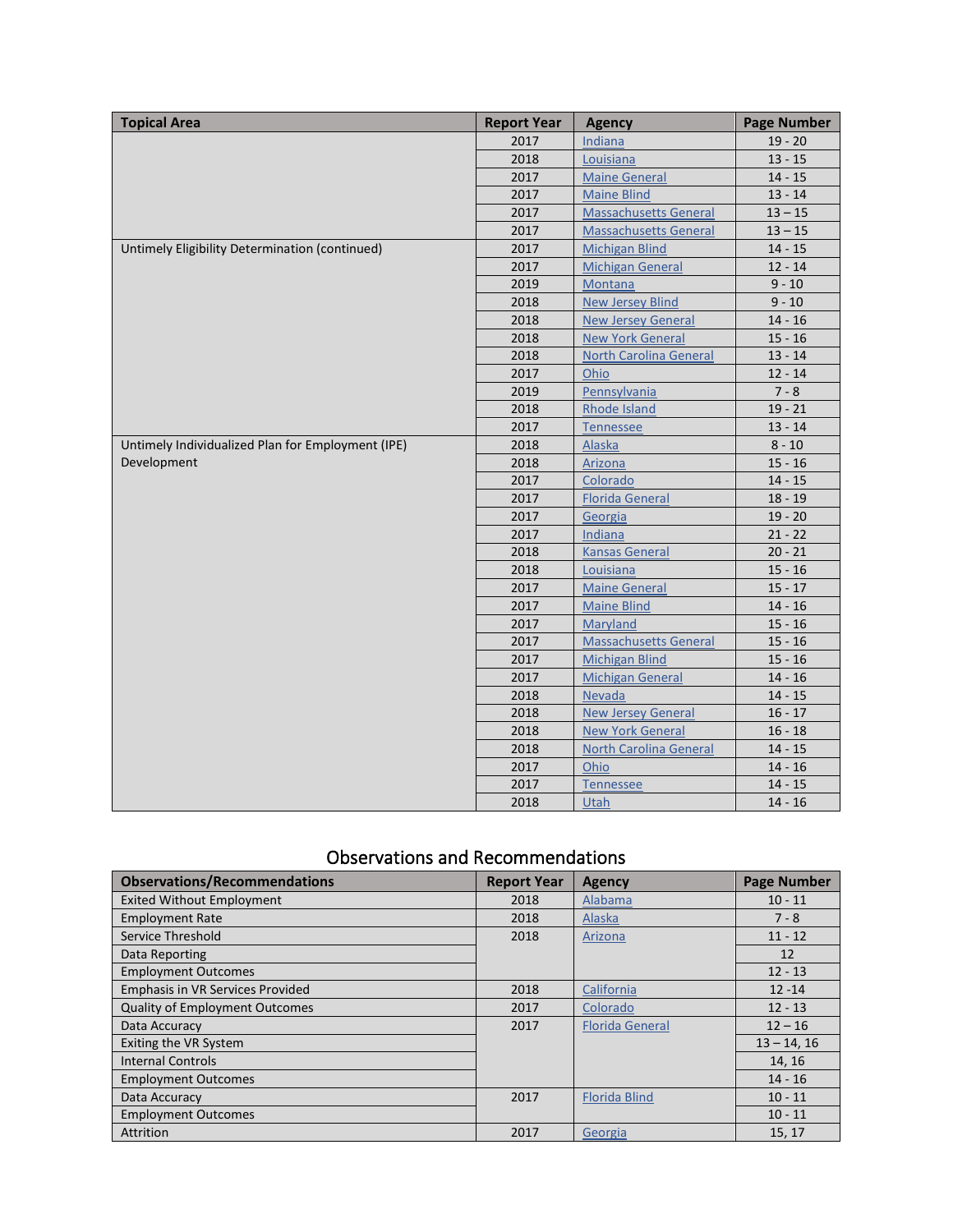| <b>Observations/Recommendations</b>                   | <b>Report Year</b> | <b>Agency</b>                 | <b>Page Number</b> |
|-------------------------------------------------------|--------------------|-------------------------------|--------------------|
| <b>Employment Outcomes</b>                            |                    |                               | $15 - 17$          |
| Attrition                                             | 2017               | Indiana                       | $14 - 16, 18$      |
| <b>Employment Outcomes</b>                            |                    |                               | 16, 18             |
| Individuals Served and Outcomes by Type of Disability |                    |                               | $16 - 18$          |
| <b>Service Record Review Process</b>                  |                    |                               | $17 - 19$          |
| Attrition                                             | 2018               | <b>Kansas General</b>         | $12, 13 - 15$      |
| <b>Employment Outcomes</b>                            |                    |                               | $15 - 16$          |
| Data Integrity                                        | 2018               | <b>Kansas General</b>         | $16 - 18$          |
| Decreased Employment Outcomes and Rehabilitation Rate | 2018               | Louisiana                     | $12 - 13$          |
| Attrition                                             | 2017               | <b>Maine General</b>          | 11, 13             |
| <b>Employment Outcomes</b>                            |                    |                               | $12 - 13$          |
| <b>Service Record Review Process</b>                  |                    |                               | 12 13              |
| Applicants and Eligible Individuals                   | 2017               | <b>Maine Blind</b>            | 11, 13             |
| <b>VR Services Provided</b>                           |                    |                               | $11 - 13$          |
| <b>Employment Outcomes</b>                            |                    |                               | $12 - 13$          |
| <b>Service Record Review Process</b>                  |                    |                               | $12 - 13$          |
| Individuals who Exited from the VR Program            | 2017               | Maryland                      | $11 - 12, 14$      |
| Achievement of High-Quality Employment Outcomes       |                    |                               | $12 - 15$          |
| <b>Internal Controls</b>                              |                    |                               | $13 - 15$          |
| Quality of Employment Outcomes                        | 2017               | <b>Massachusetts General</b>  | $11 - 13$          |
| Accurate Coding and Reporting of Services Provided    |                    |                               | $12 - 13$          |
| <b>Employment Outcomes</b>                            | 2017               | <b>Michigan Blind</b>         | 10, 13             |
| <b>Internal Controls</b>                              |                    |                               | 10, 13             |
| <b>Attrition</b>                                      |                    |                               | $10 - 11, 13$      |
| Achievement of High-Quality Employment Outcomes       | 2017               | <b>Michigan General</b>       | $10 - 12$          |
| <b>Internal Controls</b>                              |                    |                               | $11 - 12$          |
| Inaccurate Reporting and Coding of VR Services        | 2018               | Nevada                        | 12                 |
| Attrition                                             |                    |                               | $13 - 14$          |
| Attrition                                             | 2018               | <b>New Jersey General</b>     | $12 - 13$          |
| Quality of Employment Outcomes                        |                    |                               | $13 - 14$          |
| Applicants and Eligible Individuals                   | 2018               | <b>New York Blind</b>         | $10 - 11$          |
| <b>Employment Outcomes and Rehabilitation Rate</b>    |                    |                               | $11 - 12$          |
| <b>Competitive Employment Outcomes</b>                |                    |                               | $12 - 13$          |
| <b>Untimely Eligibility Determination</b>             |                    |                               | $13 - 14$          |
| Attrition of Individuals Under the Age of 25 at Exit  |                    |                               | $14 - 15$          |
| Attrition                                             | 2018               | <b>New York General</b>       | $11 - 12$          |
| <b>Employment Outcomes and Rehabilitation Rate</b>    |                    |                               | $12 - 13$          |
| <b>VR Services Reported</b>                           |                    |                               | $14 - 15$          |
| <b>Internal Controls and Documentation</b>            | 2018               | <b>North Carolina General</b> | $10 - 11$          |
| Quality of Employment Outcomes and Documentation      |                    |                               | $11 - 13$          |
| <b>Quality of Employment Outcomes</b>                 | 2017               | Ohio                          | $10 - 12$          |
| <b>Internal Controls</b>                              |                    |                               | $11 - 12$          |
| Implementation of Order of Selection                  | 2018               | Rhode Island                  | $14 - 17$          |
| Data Accuracy and Retention                           |                    |                               | $17 - 19$          |
| <b>Referrals and Applications</b>                     | 2017               | Tennessee                     | $10 - 12$          |
| Attrition                                             |                    |                               | $11 - 12$          |
| Reporting of Services                                 |                    |                               | $11 - 12$          |
| <b>Internal Controls</b>                              |                    |                               | $11 - 12$          |
| Tracking and Reporting Services Provided Under an IPE | 2018               | Utah                          | $11 - 12$          |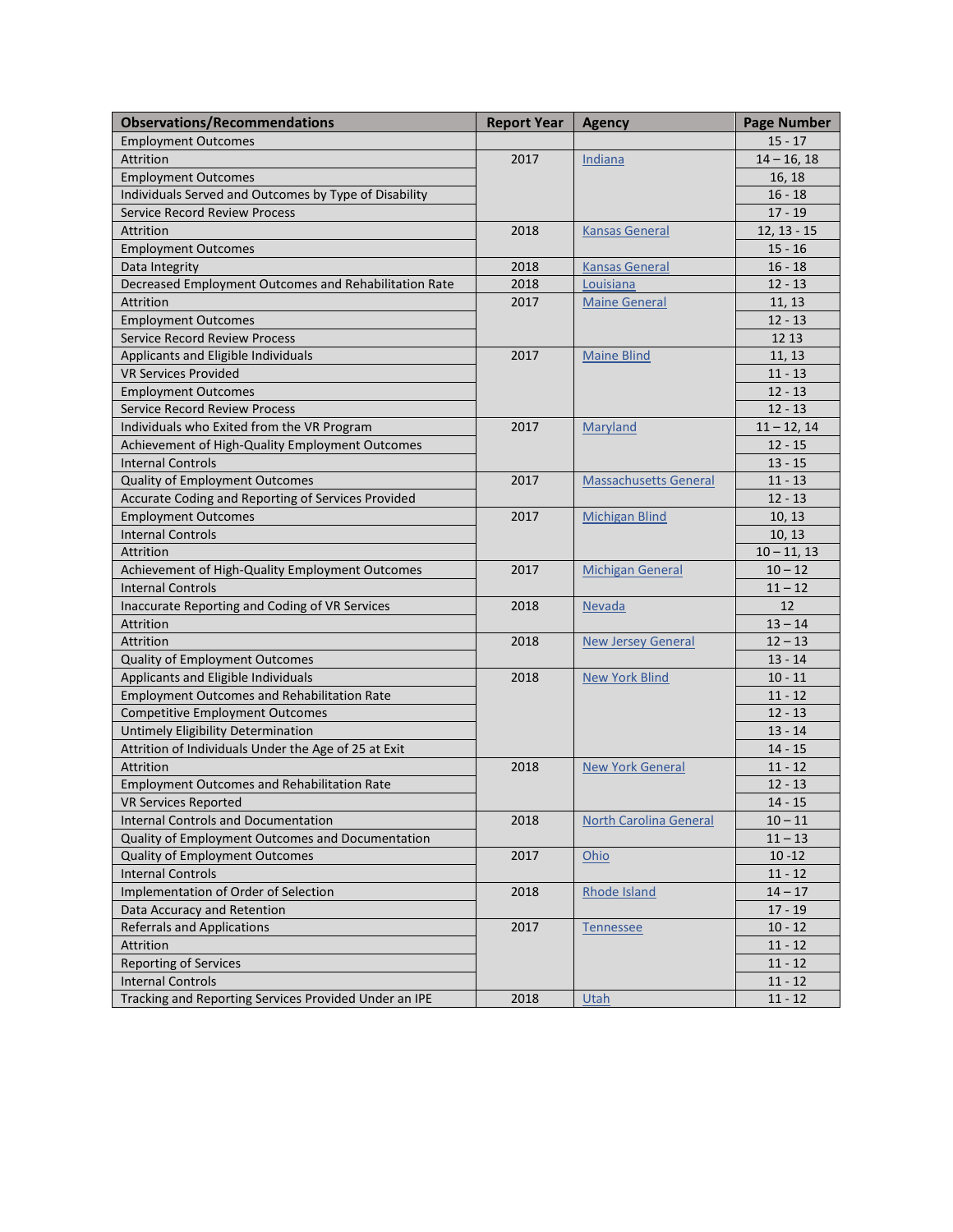| <b>Topical Area</b>                                        | <b>Report Year</b> | <b>Agency</b>               | <b>Page Number</b> |
|------------------------------------------------------------|--------------------|-----------------------------|--------------------|
| Availability of Pre-Employment Transition Services         | 2017               | Ohio                        | $26 - 27$          |
| Implementation of Pre-Employment Transition Services       | 2019               | <b>District of Columbia</b> | $24 - 28$          |
|                                                            | 2020               | <b>New Mexico General</b>   | $37 - 49$          |
| Policies Related to Pre-Employment Transition Services     | 2018               | <b>Alaska</b>               | $15 - 16$          |
|                                                            | 2019               | <b>Hawaii</b>               | $30 - 36$          |
|                                                            | 2019               | Pennsylvania                | $17 - 19$          |
| Provision of Transition/Pre-Employment Transition Services | 2020               | <b>Arkansas Blind</b>       | $17 - 19$          |
|                                                            | 2018               | California                  | $34 - 36$          |
|                                                            | 2019               | <b>CNMI</b>                 | $11 - 12$          |
|                                                            | 2017               | <b>Florida Blind</b>        | $17 - 18$          |
|                                                            | 2018               | <b>Kansas</b>               | $31 - 34$          |
| Provision of Transition/Pre-Employment Transition Services | 2018               | Louisiana                   | $20 - 22$          |
| (continued)                                                | 2018               | <b>New York Blind</b>       | $23 - 25$          |
|                                                            | 2018               | <b>New York General</b>     | $31 - 33$          |
| State Education Agency (SEA) Agreement                     | 2018               | Arizona                     | $23 - 24$          |
|                                                            | 2019               | <b>District of Columbia</b> | 28                 |
|                                                            | 2019               | <b>Hawaii</b>               | 29                 |
|                                                            | 2018               | Louisiana                   | $23 - 24$          |
|                                                            | 2018               | <b>New Jersey Blind</b>     | $18 - 20$          |
|                                                            | 2018               | <b>New Jersey General</b>   | $30 - 32$          |
|                                                            | 2018               | <b>Rhode Island</b>         | $28 - 29$          |

# Focus Area: Transition/Pre-Employment Transition Services

#### Observations and Recommendations

| <b>Observations/Recommendations</b>                                     | <b>Report Year</b> | <b>Agency</b>             | <b>Page Number</b> |
|-------------------------------------------------------------------------|--------------------|---------------------------|--------------------|
| Quality Employment Outcomes for Youth                                   | 2018               | Arizona                   | $22 - 23$          |
| Quality of Employment Outcomes for Youth with Disabilities              | 2018               | California                | $30 - 33$          |
| Inaccurate Reporting of Pre-Employment Transition Services              |                    |                           | 33                 |
| Quality of Employment Outcomes for Youth under Age 25 at<br>Exit        | 2017               | Colorado                  | $20 - 22$          |
| Provision of Pre-Employment Transition Services                         |                    |                           | $21 - 22$          |
| Employment Outcomes for Youth with Disabilities under Age<br>25 at Exit | 2017               | <b>Florida Blind</b>      | $16 - 17$          |
| Employment Outcomes for Youth with Disabilities under Age<br>25 at Exit | 2017               | <b>Florida General</b>    | 27                 |
| <b>Employment Outcomes</b>                                              | 2017               | Georgia                   | $27 - 30$          |
| Scope of Pre-Employment Transition Services                             |                    |                           | $28 - 32$          |
| Providing Pre-Employment Transition Services                            | 2018               | <b>Kansas</b>             | $30 - 31$          |
| Inaccurate reporting of Pre-Employment Transition Services              | 2018               | Nevada                    | $25 - 26$          |
| Decrease in percentage and quality of employment<br>outcomes            |                    |                           | $26 - 27$          |
| Reporting of pre-employment transition services                         | 2018               | <b>New Jersey General</b> | $28 - 29$          |
| Accurate Reporting of Pre-Employment Transition Services                | 2018               | <b>New York General</b>   | $28 - 30$          |
| Individuals under the Age of 25 Exiting the VR system                   | 2017               | Ohio                      | $24 - 25$          |
| Employment Rate for Youth with Disabilities under the age<br>of 25      |                    |                           | $24 - 25$          |
| Quality of employment outcomes for youth under the age of<br>25 at exit | 2017               | <b>Tennessee</b>          | $20 - 21$          |
| Outreach                                                                | 2018               | Utah                      | $21 - 22$          |
| <b>Employment Outcomes</b>                                              |                    |                           | $22 - 23$          |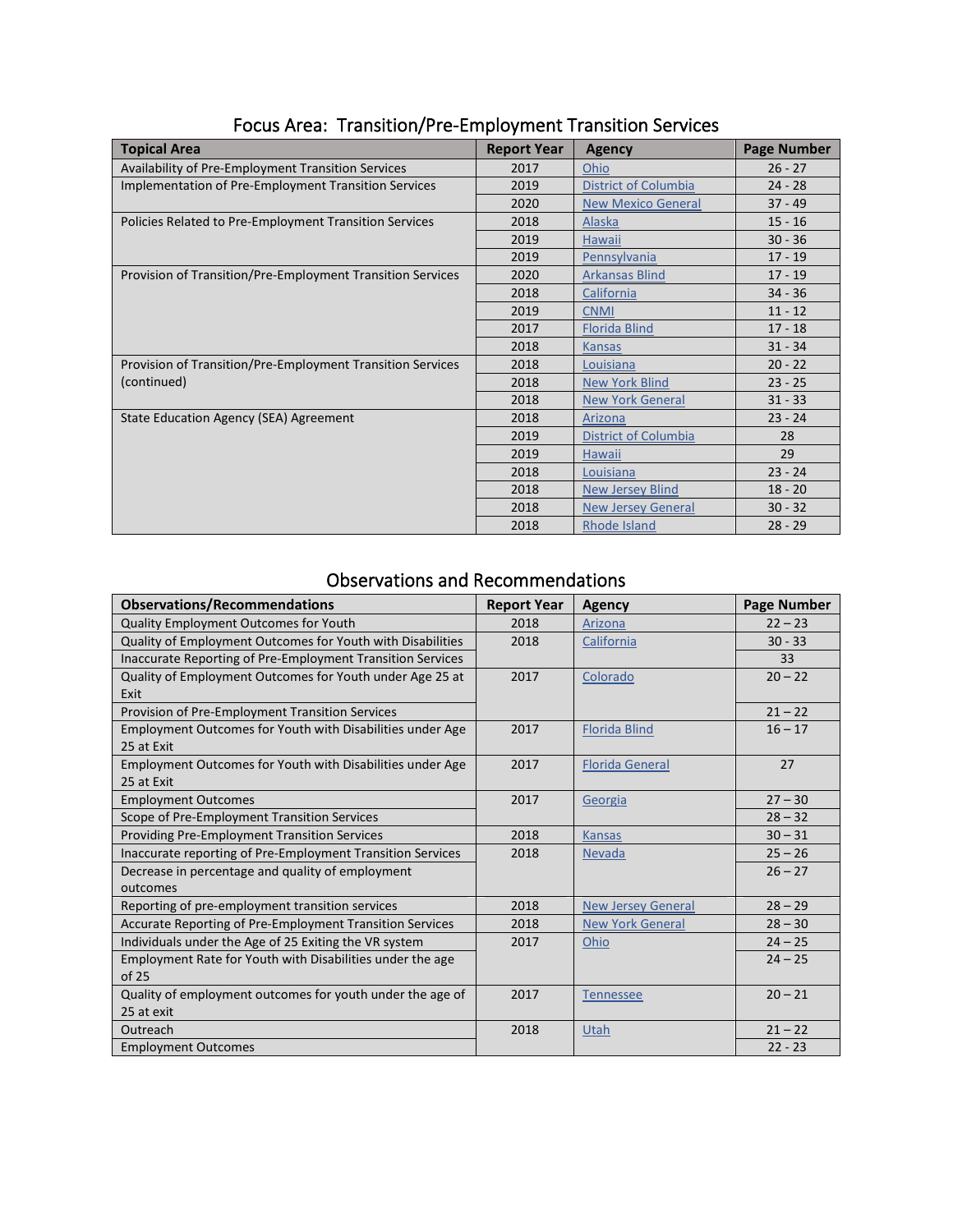| <b>Topical Area</b>                         | <b>Report Year</b> | <b>Agency</b>      | Page Number |
|---------------------------------------------|--------------------|--------------------|-------------|
| <b>Funding of Extended Services</b>         | 2017               | Maryland           | $36 - 38$   |
| Provision of VR Services Paid with SE Funds | 2018               | New Jersey General | $40 - 44$   |

### Focus Area: Supported Employment (SE)

### Observations and Recommendations

| <b>Observations/Recommendations</b>                       | <b>Report Year</b> | <b>Agency</b>                | <b>Page Number</b> |
|-----------------------------------------------------------|--------------------|------------------------------|--------------------|
| End date does not correspond with end of performance      | 2018               | Alabama                      | 25                 |
| period                                                    |                    |                              |                    |
| Quality of Supported Employment Outcomes                  | 2018               | Arizona                      | $27 - 28$          |
| Accuracy of Reported SE Performance Data                  | 2018               | California                   | $42 - 43$          |
| Quality of Employment Outcomes for Individuals in SE      | 2017               | Colorado                     | $11 - 13$          |
| Lack of SE Service Coordination for Those with Severe and | 2017               | <b>Florida General</b>       | 33                 |
| <b>Persistent Mental Illness</b>                          |                    |                              |                    |
| Supported Employment Outcomes                             | 2017               | Indiana                      | 44, 47             |
| VR and Supported Employment Services                      |                    |                              | $45 - 47$          |
| Quality of Supported Employment Outcomes                  | 2017               | Indiana                      | $46 - 47$          |
| Reporting of Supported Employment Outcomes                | 2018               | <b>Kansas</b>                | $38 - 39$          |
| Quality and Quantity of Supported Employment Outcomes     | 2018               | Louisiana                    | 30                 |
| Inaccurately Reporting SE Performance Data                | 2017               | <b>Maine General</b>         | $36 - 37$          |
| Inaccurately Reporting SE Performance Data                | 2017               | <b>Maine Blind</b>           | $31 - 32$          |
| Individuals not in SE Who Require SE Services             | 2017               | Maryland                     | $34 - 36$          |
| Coding and Reporting of Services Provided                 | 2017               | <b>Massachusetts General</b> | $35 - 36$          |
| Quality of Supported Employment Outcomes                  | 2017               | <b>Michigan Blind</b>        | $22 - 23$          |
| VR and Supported Employment Services                      |                    |                              | 23                 |
| Quality and Quantity of Supported Employment Outcomes     | 2017               | <b>Michigan General</b>      | $27 - 28$          |
| Inaccurate Coding of Supported Employment Cases           |                    |                              | $27 - 28$          |
| Inaccurate Reporting of SE Services and Outcomes          | 2018               | <b>Nevada</b>                | 36                 |
| Quality of Supported employment Outcomes                  | 2018               | <b>New Jersey General</b>    | $39 - 40$          |
| Quality of Supported Employment Outcomes                  | 2017               | <b>Tennessee</b>             | $26 - 28$          |
| Reporting of Supported Employment Outcomes                | 2018               | Utah                         | 26                 |

#### Focus Area: Allocations and Expenditures

| <b>Topical Area</b>                                 | <b>Report Year</b> | <b>Agency</b>                 | <b>Page Number</b>  |
|-----------------------------------------------------|--------------------|-------------------------------|---------------------|
| Business Enterprise Program under Randolph Sheppard | 2020               | Georgia                       | $29 - 39$           |
| Contracts                                           | 2020               | Georgia                       | $39 - 48$           |
|                                                     | 2019               | <b>Hawaii</b>                 | $57 - 65$           |
|                                                     | 2019               | <b>Montana</b>                | $34 - 39$           |
|                                                     | 2020               | <b>New Mexico General</b>     | $53 - 55$ ; 60 - 62 |
| <b>Cost Allocation</b>                              | 2018               | California                    | $61 - 69$           |
|                                                     | 2019               | <b>District of Columbia</b>   | $33 - 35$           |
|                                                     | 2017               | <b>Florida General</b>        | $38 - 39$           |
|                                                     | 2017               | <b>Florida Blind</b>          | $27 - 28$           |
|                                                     | 2017               | <b>Maine General</b>          | $57 - 58$           |
|                                                     | 2017               | <b>Maine Blind</b>            | $54 - 55$           |
|                                                     | 2017               | <b>Massachusetts General</b>  | $50 - 51$           |
|                                                     | 2017               | <b>Massachusetts Blind</b>    | $43 - 44$           |
|                                                     | 2017               | <b>Michigan Blind</b>         | $33 - 34$           |
|                                                     | 2019               | Montana                       | $39 - 41$           |
|                                                     | 2018               | <b>North Carolina General</b> | $34 - 35$           |
| Establishment Requirement                           | 2018               | Rhode Island                  | $47 - 51$           |
| <b>Financial Management</b>                         | 2020               | <b>Arkansas Blind</b>         | $28 - 31$           |
|                                                     | 2020               | <b>Delaware Blind</b>         | $19 - 23$           |
|                                                     | 2019               | Hawaii                        | $44 - 52$           |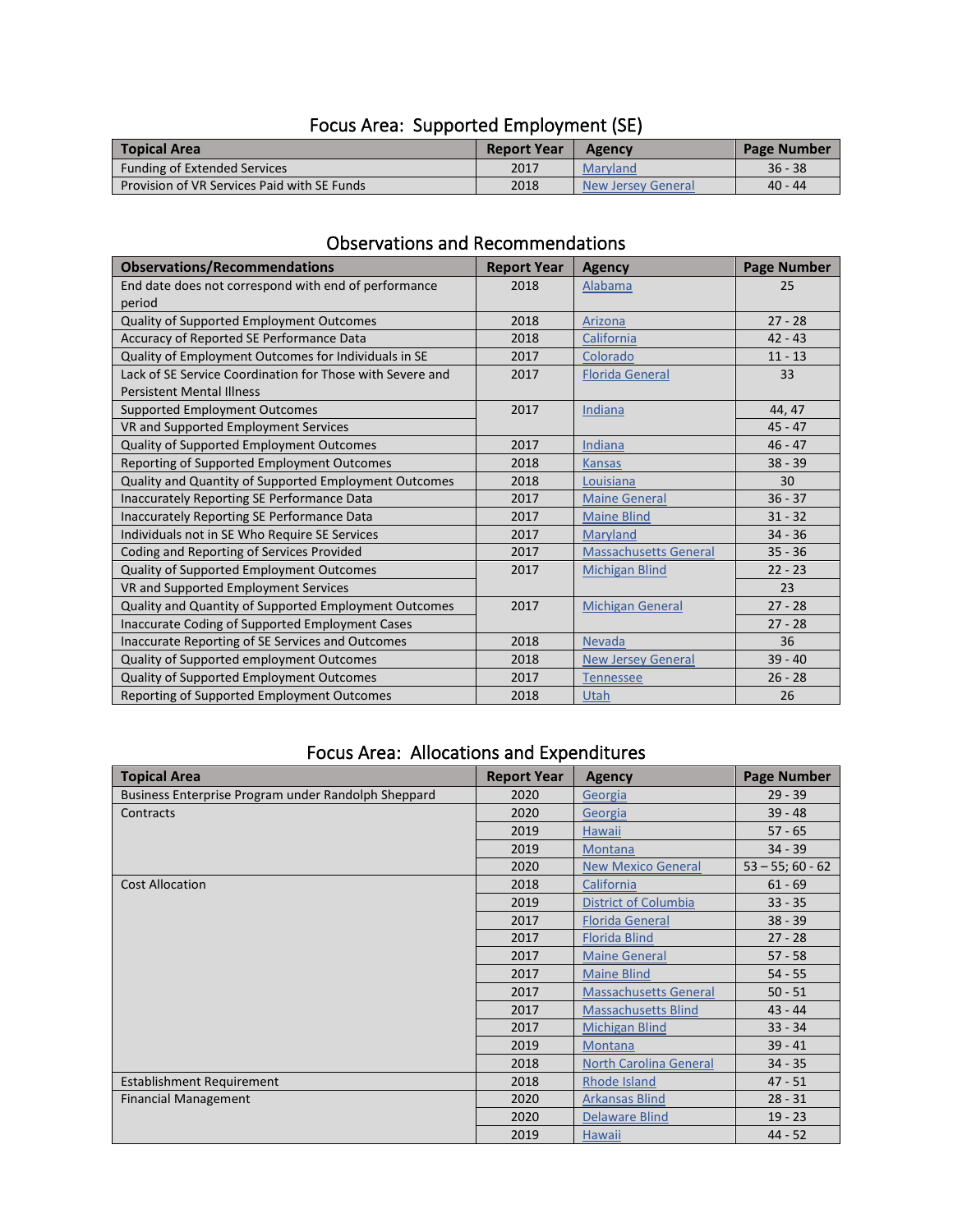| <b>Topical Area</b>                               | <b>Report Year</b> | <b>Agency</b>                 | <b>Page Number</b>  |
|---------------------------------------------------|--------------------|-------------------------------|---------------------|
|                                                   | 2019               | Montana                       | $27 - 31$           |
| <b>Financial Reporting</b>                        | 2017               | <b>Maine General</b>          | $53 - 57$           |
|                                                   | 2017               | <b>Maine Blind</b>            | $50 - 54$           |
|                                                   | 2017               | Maryland                      | $44 - 46$           |
|                                                   | 2017               | Ohio                          | $39 - 40$           |
|                                                   | 2020               | South Carolina Blind          | $38 - 40$           |
| <b>Internal Controls</b>                          | 2018               | Alabama                       | $27 - 29$           |
|                                                   | 2018               | <b>Alaska</b>                 | $22 - 27$           |
|                                                   | 2020               | <b>Arkansas Blind</b>         | $31 - 44$           |
|                                                   | 2018               | California                    | $69 - 76$           |
|                                                   | 2019               | <b>CNMI</b>                   | $15 - 19$           |
|                                                   | 2019               | <b>District of Columbia</b>   | $35 - 38$ ; 43 - 45 |
|                                                   | 2017               | <b>Florida Blind</b>          | $30 - 37$           |
|                                                   | 2017               | Georgia                       | $49 - 60$           |
|                                                   | 2020               | Georgia                       | $23 - 29$           |
|                                                   | 2017               | Indiana                       | $59 - 67$           |
|                                                   | 2018               | Louisiana                     | $43 - 49$           |
|                                                   | 2017               | <b>Maine General</b>          | $45 - 53$           |
| Internal Controls (continued)                     | 2017               | <b>Maine Blind</b>            | $41 - 50$ ; 56 - 58 |
|                                                   | 2017               | <b>Massachusetts General</b>  | $42 - 47$           |
|                                                   | 2017               | <b>Massachusetts Blind</b>    | $36 - 40$           |
|                                                   | 2017               | <b>Michigan Blind</b>         | $29 - 33$ ; 35 - 38 |
|                                                   | 2017               | <b>Michigan General</b>       | $34 - 38$           |
|                                                   | 2019               | <b>Minnesota General</b>      | $36 - 42$           |
|                                                   | 2020               | Nebraska Blind                | $29 - 38$           |
|                                                   | 2018               | Nevada                        | $47 - 51$           |
|                                                   | 2019               | <b>New Hampshire</b>          | $16 - 21$           |
|                                                   | 2018               | New Jersey Blind              | $29 - 35$           |
|                                                   | 2018               | <b>New Jersey General</b>     | $48 - 54$           |
|                                                   | 2020               | <b>New Mexico General</b>     | $62 - 63$           |
|                                                   | 2018               | <b>New York Blind</b>         | $40 - 46$           |
|                                                   | 2018               | <b>New York General</b>       | $44 - 52$           |
|                                                   | 2018               | <b>North Carolina General</b> | $29 - 33$           |
|                                                   | 2018               | <b>North Carolina Blind</b>   | $25 - 29$           |
|                                                   | 2019               | <b>North Dakota</b>           | $13 - 18$           |
|                                                   | 2019               | Pennsylvania                  | $26 - 32$           |
|                                                   | 2019               | <b>Puerto Rico</b>            | $24 - 30$           |
|                                                   | 2018               | Rhode Island                  | $37 - 41$           |
|                                                   | 2020               | <b>South Carolina Blind</b>   | $33 - 37$           |
|                                                   | 2018               | <b>Utah</b>                   | $30 - 36$           |
|                                                   | 2019               | <b>Texas</b>                  | $36 - 42$           |
| Maintenance of Effort (MOE)                       | 2020               | <b>Arkansas Blind</b>         | $44 - 51$           |
|                                                   | 2019               | District of Columbia          | $40 - 43$           |
|                                                   | 2017               | Maryland                      | 44                  |
|                                                   | 2019               | Minnesota Blind               | $31 - 39$           |
|                                                   | 2020               | Nebraska Blind                | $38 - 44$           |
| Match                                             | 2018               | Louisiana                     | $38 - 43$           |
|                                                   | 2017               | <b>Michigan Blind</b>         | $38 - 56$           |
|                                                   | 2017               | <b>Michigan General</b>       | $38 - 40$           |
|                                                   | 2019               | <b>Minnesota General</b>      | $29 - 36$           |
| Memorandum of Understanding (MOUs) and Agreements | 2018               | <b>North Carolina General</b> | $25 - 29$           |
|                                                   | 2018               | <b>North Carolina Blind</b>   | $21 - 25$           |
| <b>Obligations and Expenditures</b>               | 2020               | <b>Arkansas Blind</b>         | $24 - 28$           |
|                                                   | 2017               | <b>Florida General</b>        | $41 - 44$           |
|                                                   | 2019               | Hawaii                        | $52 - 56$           |
|                                                   | 2017               | <b>Indiana</b>                | $53 - 55$           |
|                                                   | 2018               | <b>Kansas</b>                 | $42 - 45$           |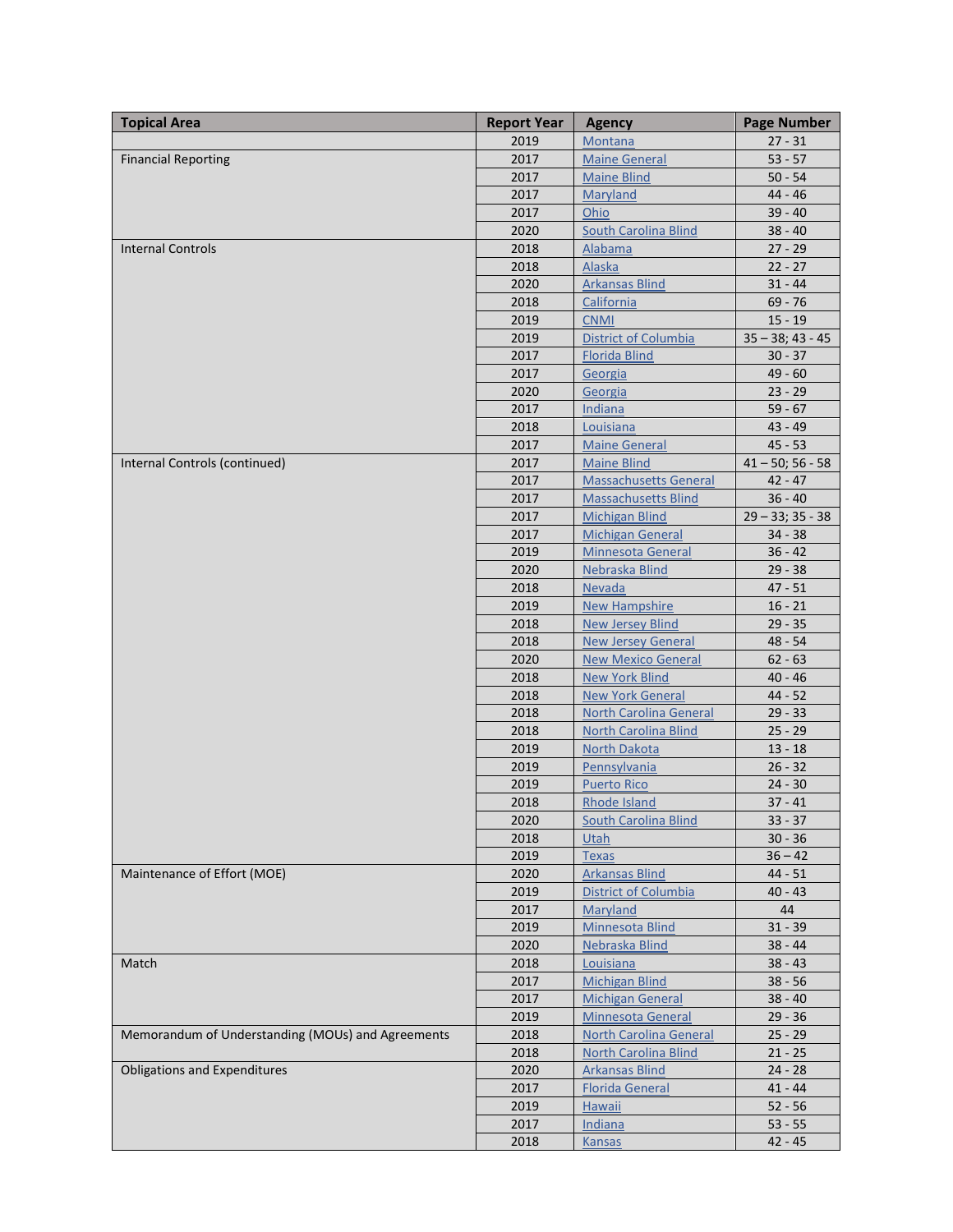| <b>Topical Area</b>                  | <b>Report Year</b> | <b>Agency</b>                 | <b>Page Number</b> |
|--------------------------------------|--------------------|-------------------------------|--------------------|
|                                      | 2018               | Louisiana                     | $35 - 38$          |
|                                      | 2017               | <b>Massachusetts General</b>  | $47 - 50$          |
|                                      | 2017               | <b>Massachusetts Blind</b>    | $40 - 43$          |
|                                      | 2019               | Montana                       | $31 - 34$          |
|                                      | 2020               | Nebraska Blind                | $24 - 29$          |
|                                      | 2018               | Nevada                        | $39 - 43$          |
|                                      | 2018               | <b>New York Blind</b>         | $38 - 40$          |
|                                      | 2019               | Pennsylvania                  | $23 - 26$          |
|                                      | 2018               | <b>Rhode Island</b>           | $41 - 45$          |
| Prior Approval                       | 2018               | Alabama                       | $25 - 26$          |
|                                      | 2018               | Arizona                       | $32 - 33$          |
|                                      | 2017               | Colorado                      | $35 - 36$          |
|                                      | 2019               | District of Columbia          | $38 - 39$          |
|                                      | 2017               | <b>Florida General</b>        | $40 - 41$          |
|                                      | 2017               | <b>Florida Blind</b>          | $28 - 30$          |
|                                      | 2017               | Georgia                       | $48 - 49$          |
|                                      | 2020 from          | Georgia                       | 49                 |
|                                      | 2017 finding       |                               |                    |
| Prior Approval (continued)           | 2019               | <b>Hawaii</b>                 | $66 - 67$          |
|                                      | 2017               | Indiana                       | $58 - 59$          |
|                                      | 2018               | <b>Kansas</b>                 | $41 - 42$          |
|                                      | 2018               | Louisiana                     | $33 - 35$          |
|                                      | 2017               | <b>Maine General</b>          | $59 - 60$          |
|                                      | 2017               | <b>Maine Blind</b>            | $55 - 56$          |
|                                      | 2017               | Maryland                      | $43 - 44$          |
|                                      | 2017               | <b>Massachusetts General</b>  | $51 - 52$          |
|                                      | 2017               | <b>Massachusetts Blind</b>    | $45 - 46$          |
|                                      | 2017               | <b>Michigan Blind</b>         | $28 - 29$          |
|                                      | 2017               | <b>Michigan General</b>       | $33 - 34$          |
|                                      | 2019               | <b>Montana</b>                | $41 - 42$          |
|                                      | 2018               | Nevada                        | $38 - 39$          |
|                                      | 2018               | <b>New Jersey General</b>     | $47 - 48$          |
|                                      | 2018               | New York Blind                | $31 - 32$          |
|                                      | 2018               | <b>New York General</b>       | $43 - 44$          |
|                                      | 2018               | <b>North Carolina General</b> | $33 - 34$          |
|                                      | 2018               | <b>North Carolina Blind</b>   | $29 - 30$          |
|                                      | 2017               | Ohio                          | $38 - 39$          |
|                                      | 2018               | Rhode Island                  | $51 - 53$          |
|                                      | 2017               | Tennessee                     | $33 - 34$          |
|                                      | 2019               | <b>Texas</b>                  | $26 - 36$          |
|                                      | 2018               | Utah                          | $27 - 30$          |
| Program Income                       | 2017               | Indiana                       | $55 - 56$          |
| <b>Reasonable Costs</b>              | 2020               | <b>New Mexico General</b>     | $56 - 57$          |
| <b>Supporting Documentation</b>      | 2020               | <b>New Mexico General</b>     | $57 - 60$          |
| Third Party Cooperative Arrangements | 2018               | California                    | $45 - 61$          |
|                                      | 2017               | <b>Florida General</b>        | $44 - 47$          |
|                                      | 2018               | Nevada                        | $44 - 47$          |
| <b>Unallowable Costs</b>             | 2020 from          | Georgia                       | $49 - 50$          |
|                                      | 2017 finding       |                               |                    |
|                                      | 2018               | <b>Rhode Island</b>           | $45 - 47$          |
|                                      | 2020               | <b>South Carolina Blind</b>   | $40 - 42$          |
| Use of Funds                         | 2017               | Indiana                       | $55 - 57$          |
|                                      | 2018               | <b>New York Blind</b>         | $32 - 38$          |
|                                      | 2018               | <b>Utah</b>                   | $36 - 37$          |